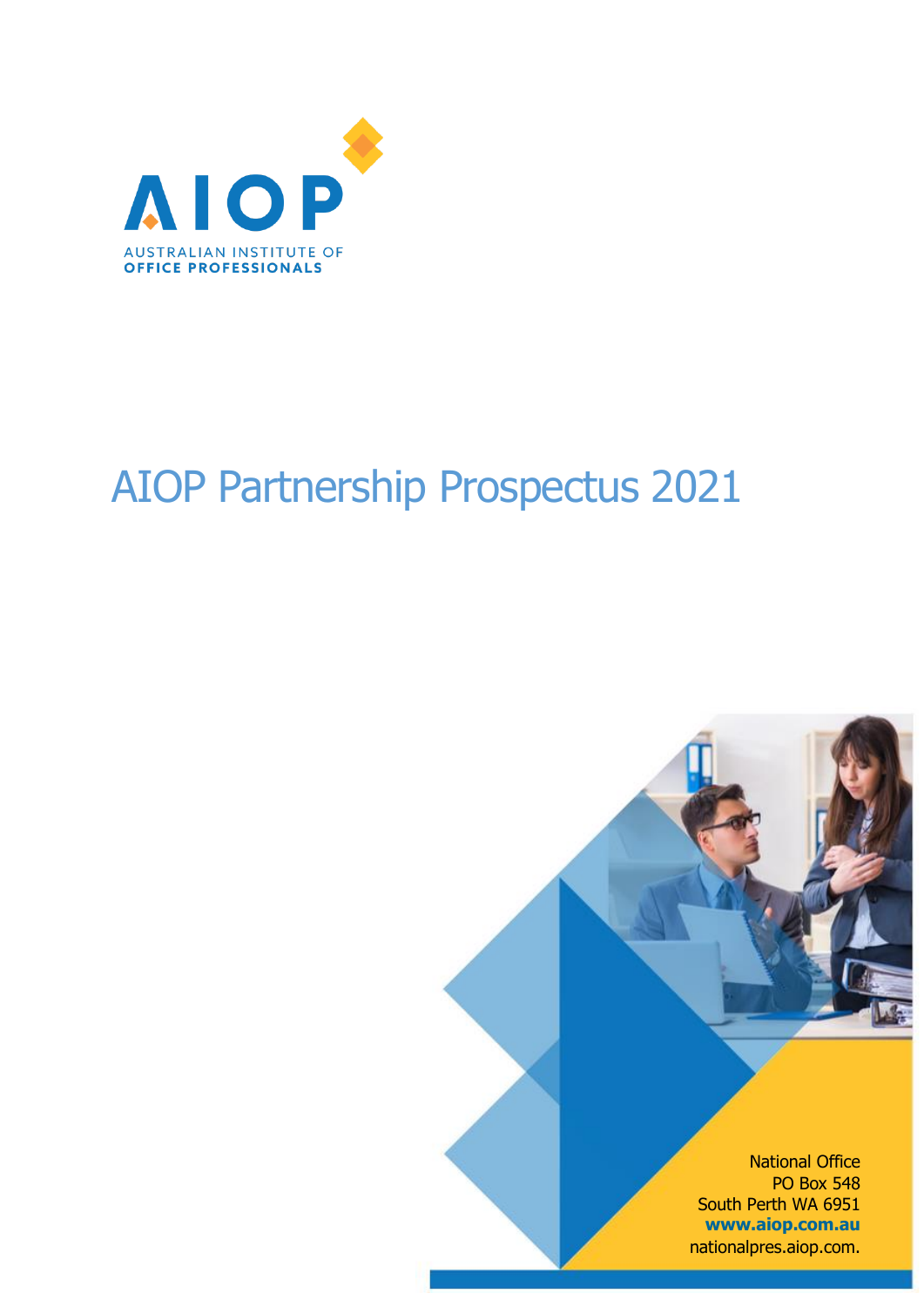# **AIOP Partnership Prospectus**

# <span id="page-1-0"></span>**Contents**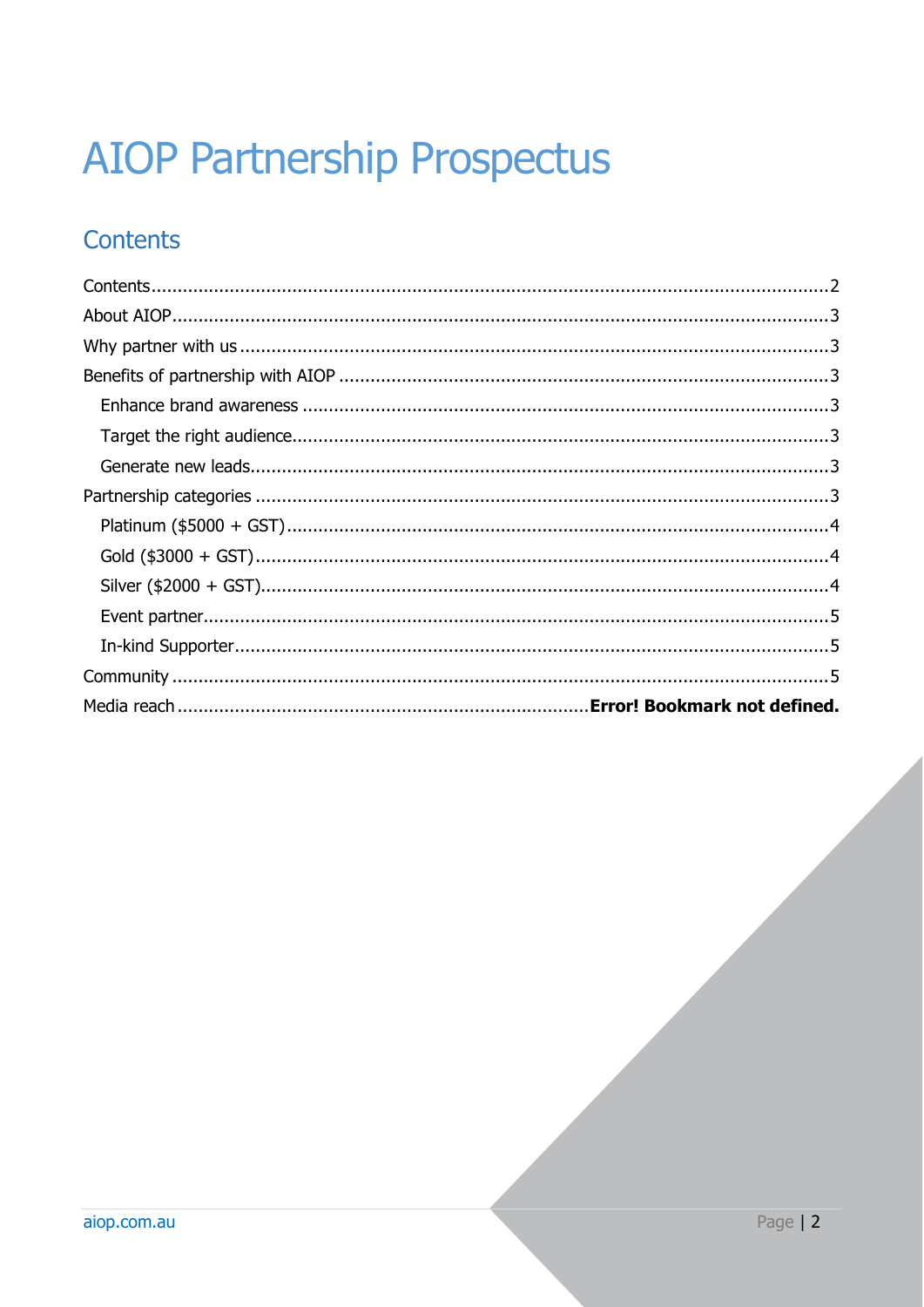## <span id="page-2-0"></span>About AIOP

The Australian Institute of Office Professionals is Australia's only professional association for all office professionals, which covers a huge range of job titles including Executive Assistants, Personal Assistants, Executive Officers, Office Managers, Administrators and the like, from entry to executive level and from a variety of industries.

We have a long history, from the Institute of Private Secretaries in the 1960s, to the Institute of Professional Secretaries and Administrators in the 1970s to now, the Australian Institute of Office Professionals.

### <span id="page-2-1"></span>Why partner with us

The Australian Institute of Office Professionals (AIOP) has members across Australia and overseas. We are affiliated with similar professional associations in the USA, UK, Asia, South Africa and New Zealand.

When you partner with us, you will be able to enhance your brand awareness and exposure, create relationships with influencers and advocates of the profession, increase network connections and engagement and connect with key decision makers.

For corporations, you can enhance staff capacity through training and resources, it demonstrates your value for the office professionals in your organisation and commitment to the sector.

## <span id="page-2-2"></span>Benefits of partnership with AIOP

#### <span id="page-2-3"></span>Enhance brand awareness

Introduce your business directly to the office professional community through platforms they actively engage in.

#### <span id="page-2-4"></span>Target the right audience

You will be able to access your target audience across all eight states and territories that represent a broad range of job types and organisations.

Extensive exposure of your company's services to a high value potential customer base. A perfect platform to launch or demonstrate products or services to your target audience.

#### <span id="page-2-5"></span>Generate new leads

Establish your presence at a number of AIOP events and showcase your company and products to customers looking for solutions.

Events are an excellent opportunity for networking and face-to-face communication with the decision makers/influencers. It is an opportunity to meet and network with other organisations in the sector and build strong industry networks.

## <span id="page-2-6"></span>Partnership categories

AIOP currently offers three annual partnership categories, each have a number of inclusions including: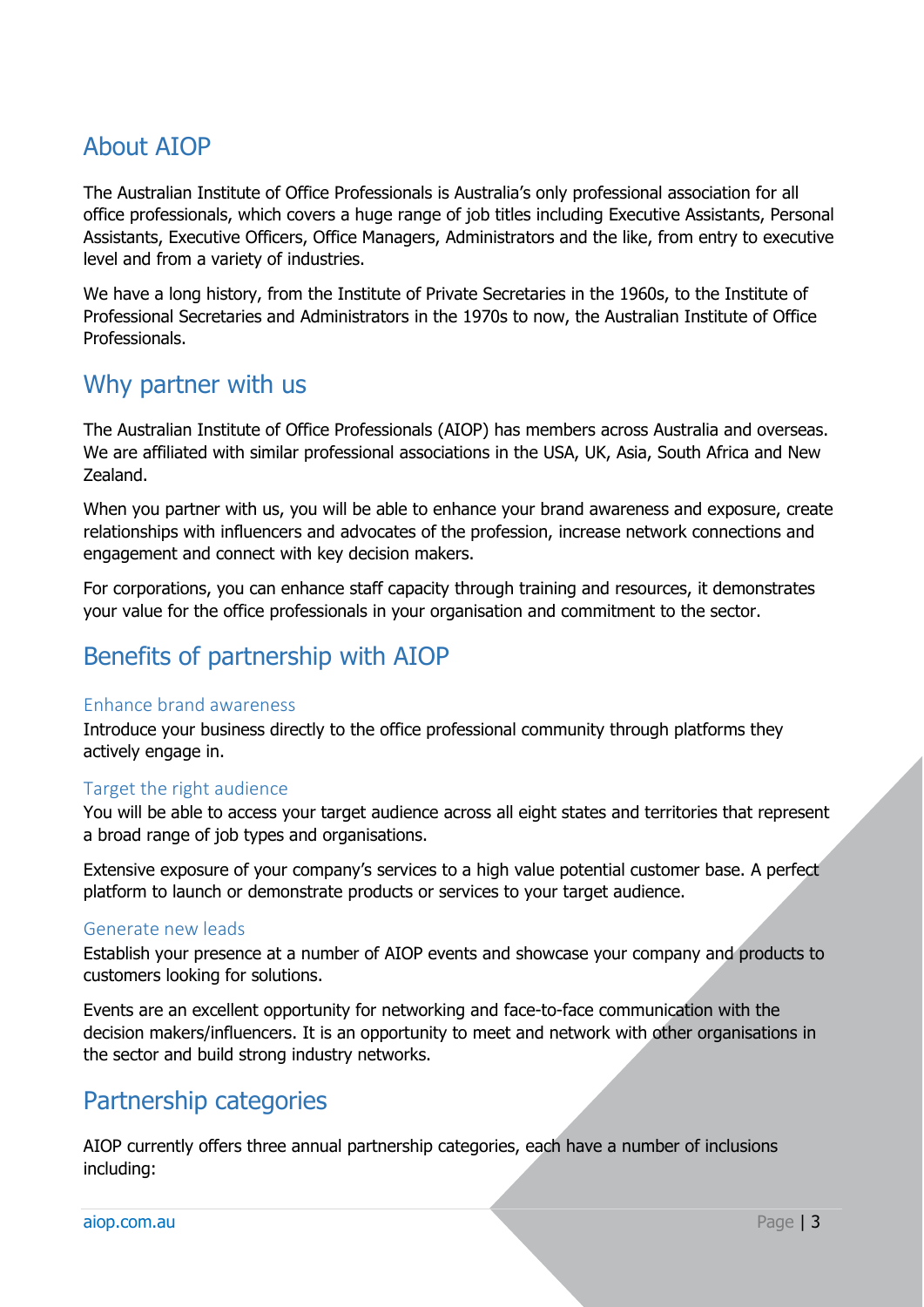- Website advertising on the Partners section of the AIOP website
- Social media promotion by AIOP to membership
- Corporate Membership opportunities
- Event attendance
- Advertorial/promotion in each quarterly edition of AIOP National e-Newsletter
- Opportunity to provide a blog/article/advertorial for distribution to AIOP Members
- Opportunity to present at events promote either in person or online
- Opportunity to advertise
- Opportunity to network with other AIOP partners
- Opportunity to display signage or banner /information at events

<span id="page-3-2"></span><span id="page-3-1"></span><span id="page-3-0"></span>Platinum (\$5000 + GST) Gold (\$3000 + GST) Silver (\$2000 + GST)

We can customise our offer according to your business needs and budget.

| <b>Partnership</b><br><b>inclusions</b>                                            | Platinum (\$5000 +<br>GST)                                                                            | Gold (\$3000 +<br>GST)                                                                                | Silver (\$2000 +<br>GST)                                                                              |
|------------------------------------------------------------------------------------|-------------------------------------------------------------------------------------------------------|-------------------------------------------------------------------------------------------------------|-------------------------------------------------------------------------------------------------------|
| AIOP website<br>recognition in Partners<br>section                                 | Company logo and a<br>maximum of 300<br>words of company<br>description and a link<br>to your website | Company logo and a<br>maximum of 200<br>words of company<br>description and a link<br>to your website | Company logo and a<br>maximum of 200<br>words of company<br>description and a link<br>to your website |
| <b>AIOP Corporate</b><br>Membership                                                | Complimentary<br><b>SILVER Corporate</b><br>Membership                                                | $\overline{\textbf{x}}$                                                                               | $\mathbf x$                                                                                           |
| Promotion in AIOP<br>member only e-<br>newsletter 'Leading the<br>Way' (quarterly) |                                                                                                       |                                                                                                       |                                                                                                       |
| Copy of member only<br>e-newsletter 'Leading<br>the Way'                           |                                                                                                       |                                                                                                       |                                                                                                       |
| AIOP social media<br>promotion (two<br>channels)                                   | Quarterly                                                                                             | Twice yearly                                                                                          | Twice yearly                                                                                          |
| Use of AIOP logo to<br>promote your services                                       |                                                                                                       |                                                                                                       | $\checkmark$                                                                                          |
| National conference<br>registration (in person<br>or virtual)                      | One complementary<br>registration in the year<br>of the sponsorship                                   | X                                                                                                     | $\mathbf x$                                                                                           |
| Opportunity to speak at<br>events                                                  |                                                                                                       |                                                                                                       |                                                                                                       |
| Opportunity to provide<br>a monthly blog/article<br>/advertorial for               |                                                                                                       |                                                                                                       |                                                                                                       |